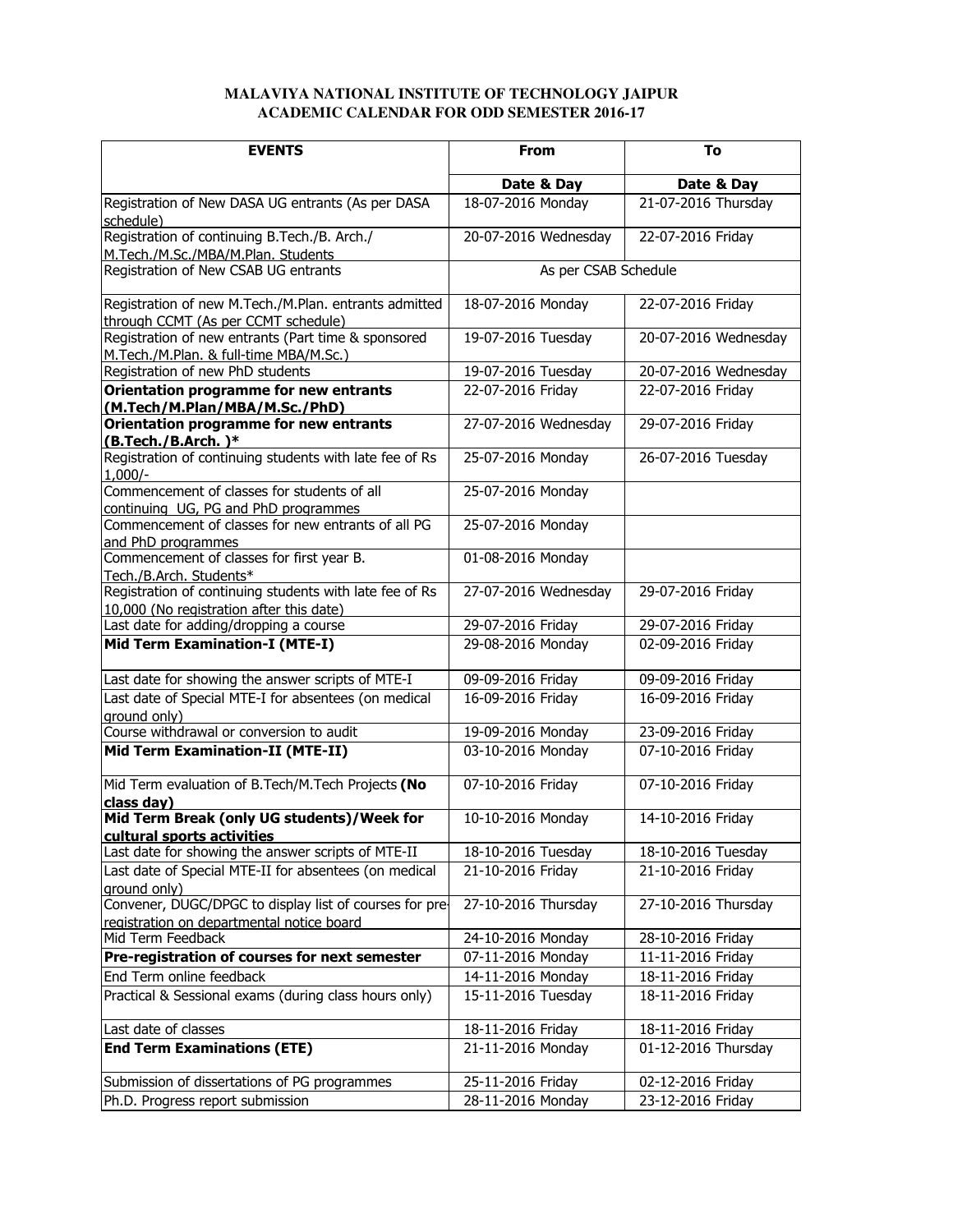| <b>EVENTS</b>                                                                                                    | <b>From</b>          | To                  |
|------------------------------------------------------------------------------------------------------------------|----------------------|---------------------|
|                                                                                                                  | Date & Day           | Date & Day          |
| Last date for showing the marked answer scripts of the<br>ETE to students                                        | 08-12-2016 Thursday  | 08-12-2016 Thursday |
| Grades submission to DUGC / GMC                                                                                  | 09-12-2016 Friday    | 09-12-2016 Friday   |
| Display of grades on Departmental notice boards                                                                  | 09-12-2016 Friday    | 09-12-2016 Friday   |
| Grade Submission by Course Coordinators on ERP                                                                   | 01-12-2016 Thursday  | 12-12-2016 Monday   |
| Grades display to the students on ERP                                                                            | 19-12-2016 Monday    |                     |
| Written test/interview by department for PhD<br>admissions (Dept. to send result on the same day by<br>levening) | 14-12-2016 Wednesday | 16-12-2016 Friday   |
| <b>Winter vacation for students</b>                                                                              | 15-12-2016 Thursday  | 30-12-2016 Friday   |
| Ph.D. admission result declaration                                                                               | 22-12-2016 Thursday  | 22-12-2016 Thursday |

\*The dates may be revised after CSAB counselling schedule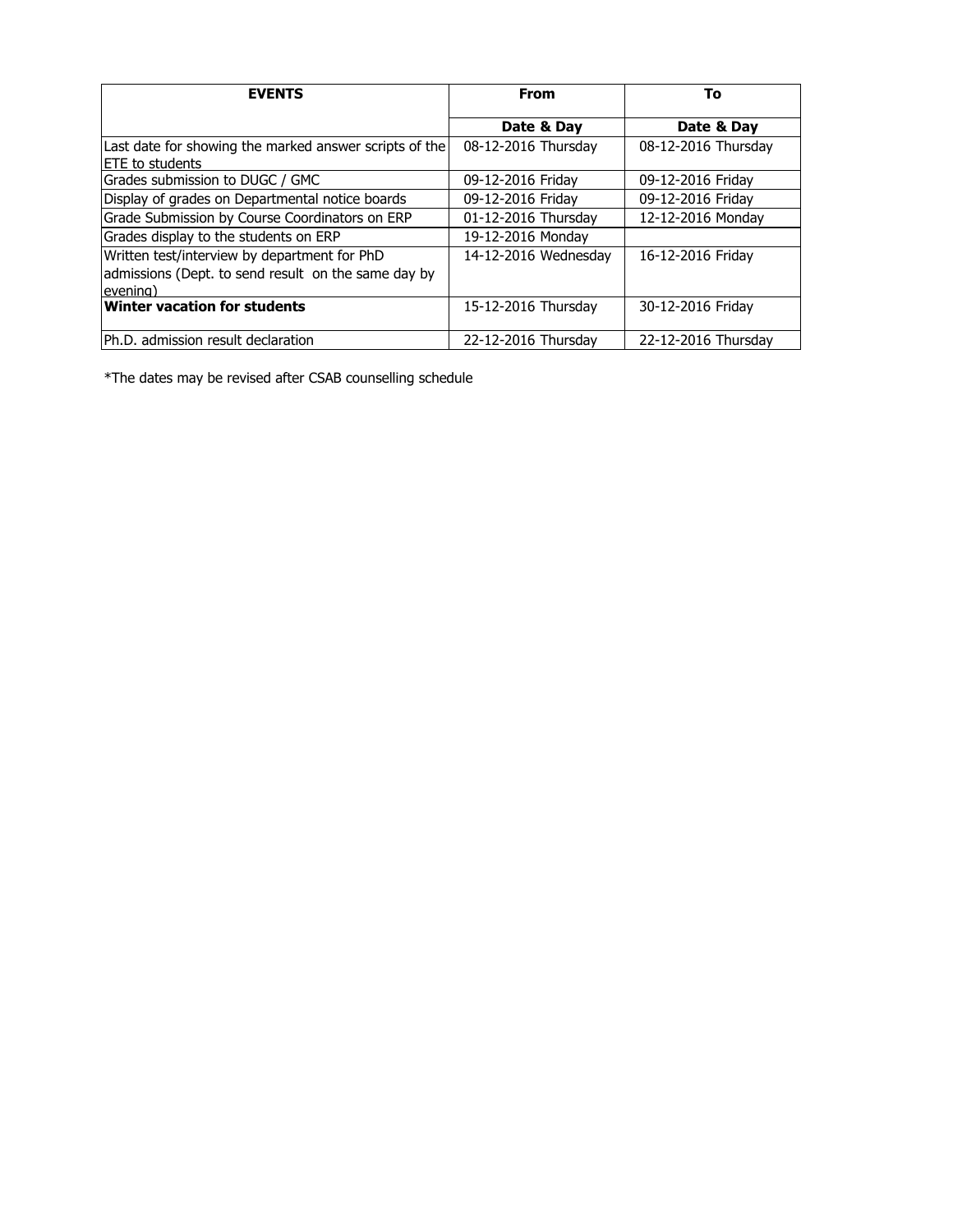## **MALAVIYA NATIONAL INSTITUTE OF TECHNOLOGY JAIPUR ACADEMIC CALENDAR FOR EVEN SEMESTER 2016-17**

| <b>EVENTS</b>                                                                                       | <b>From</b>          | To                   |
|-----------------------------------------------------------------------------------------------------|----------------------|----------------------|
|                                                                                                     | Date & Day           | Date & Day           |
| Registration of continuing UG/PG/Ph.D. students                                                     | 02-01-2017 Monday    | 04-01-2017 Wednesday |
| Registration of new Ph.D. students                                                                  | 05-01-2017 Thursday  | 06-01-2017 Friday    |
| Registration of continuing students with late fee of Rs                                             | 05-01-2017 Thursday  | 06-01-2017 Friday    |
| $1.000/-$                                                                                           |                      |                      |
| Commencement of classes for all the students of UG,                                                 | 05-01-2017 Thursday  |                      |
| PG and Ph.D. programmes                                                                             |                      |                      |
| Registration of continuing students with late fee of Rs<br>10,000 (No registration after last date) | 09-01-2017 Monday    | 11-01-2017 Wednesday |
| Last date for course addition/drop                                                                  | 13-01-2017 Friday    | 13-01-2017 Friday    |
| Mid Term Examination-I (MTE-I)                                                                      | 06-02-2017 Monday    | 10-02-2017 Friday    |
|                                                                                                     |                      |                      |
| Last date for showing the answer scripts of MTE-I                                                   | 20-02-2017 Monday    | 20-02-2017 Monday    |
| Last date of Special MTE-I for absentees (on medical                                                | 24-02-2017 Friday    | 24-02-2017 Friday    |
| ground only)                                                                                        |                      |                      |
| Course withdrawal or conversion to audit                                                            | 27-02-2017 Monday    | 03-03-2017 Friday    |
| Mid Term Examination-II (MTE-II)                                                                    | 20-03-2017 Monday    | 24-03-2017 Friday    |
| Mid Term evaluation of B.Tech/M.Tech Projects (No                                                   | 24-03-2017 Friday    | 24-03-2017 Friday    |
| class day)<br>Last date for showing the answer scripts of MTE-II                                    |                      |                      |
|                                                                                                     | 03-04-2017 Monday    | 03-04-2017 Monday    |
| Last date of Special MTE-II for absentees (on medical<br>ground only)                               | 07-04-2017 Friday    | 07-04-2017 Friday    |
| Convener, DUGC/DPGC to display list of courses for                                                  | 27-03-2017 Monday    | 27-03-2017 Monday    |
| pre-registration on departmental notice board                                                       |                      |                      |
| Mid Term Feedback                                                                                   | 27-03-2017 Monday    | 31-03-2017 Friday    |
| Pre-registration of courses for next semester                                                       | 03-04-2017 Monday    | 07-04-2017 Friday    |
| End Term online feedback                                                                            | 17-04-2017 Monday    | 21-04-2017 Friday    |
| Practical & Sessional exams (during class hours only)                                               | 17-04-2017 Monday    | 21-04-2017 Friday    |
| Last date of classes                                                                                | 21-04-2017 Friday    | 21-04-2017 Friday    |
| <b>End Term Examinations (ETE)</b>                                                                  | 24-04-2017 Monday    | 04-05-2017 Thursday  |
|                                                                                                     |                      |                      |
| Last date for showing the marked answer scripts of                                                  | 09-05-2017 Tuesday   | 09-05-2017 Tuesday   |
| lthe ETE to students                                                                                |                      |                      |
| Project viva voce of Undergraduate programs                                                         | 08-05-2017 Monday    | 09-05-2017 Tuesday   |
| Grades submission to DUGC / GMC                                                                     | 09-05-2017 Tuesday   | 09-05-2017 Tuesday   |
| Display of grades on Departmental notice board                                                      | 09-05-2017 Tuesday   | 09-05-2017 Tuesday   |
| Grade Submission by Course Coordinators on ERP                                                      | 08-05-2017 Monday    | 12-05-2017 Friday    |
| Grades display to the students on ERP                                                               | 17-05-2017 Wednesday |                      |
| Ph.D. Progress report submission                                                                    | 01-05-2017 Monday    | 26-05-2017 Friday    |
| Submission of dissertations of PG programmes                                                        | 16-05-2017 Tuesday   | 30-06-2017 Friday    |
| <b>Summer vacation for students</b>                                                                 | 18-05-2017 Thursday  | 14-07-2017 Friday    |
| Written test/interview by department for PhD                                                        | 12-06-2017 Monday    | 16-06-2017 Friday    |
| admissions (Dept. to send result on the same day by                                                 |                      |                      |
| evening)                                                                                            |                      |                      |
| Ph.D. admission result declaration                                                                  | 23-06-2017 Friday    | 23-06-2017 Friday    |

## **Supplementary Examination, 2016-17**

| Registration for Supplementary Examination | 22-05-2017 Mondav | 26-05-2017 Fridav |
|--------------------------------------------|-------------------|-------------------|
| Supplementary Examination                  | 03-07-2017 Monday | 07-07-2017 Friday |